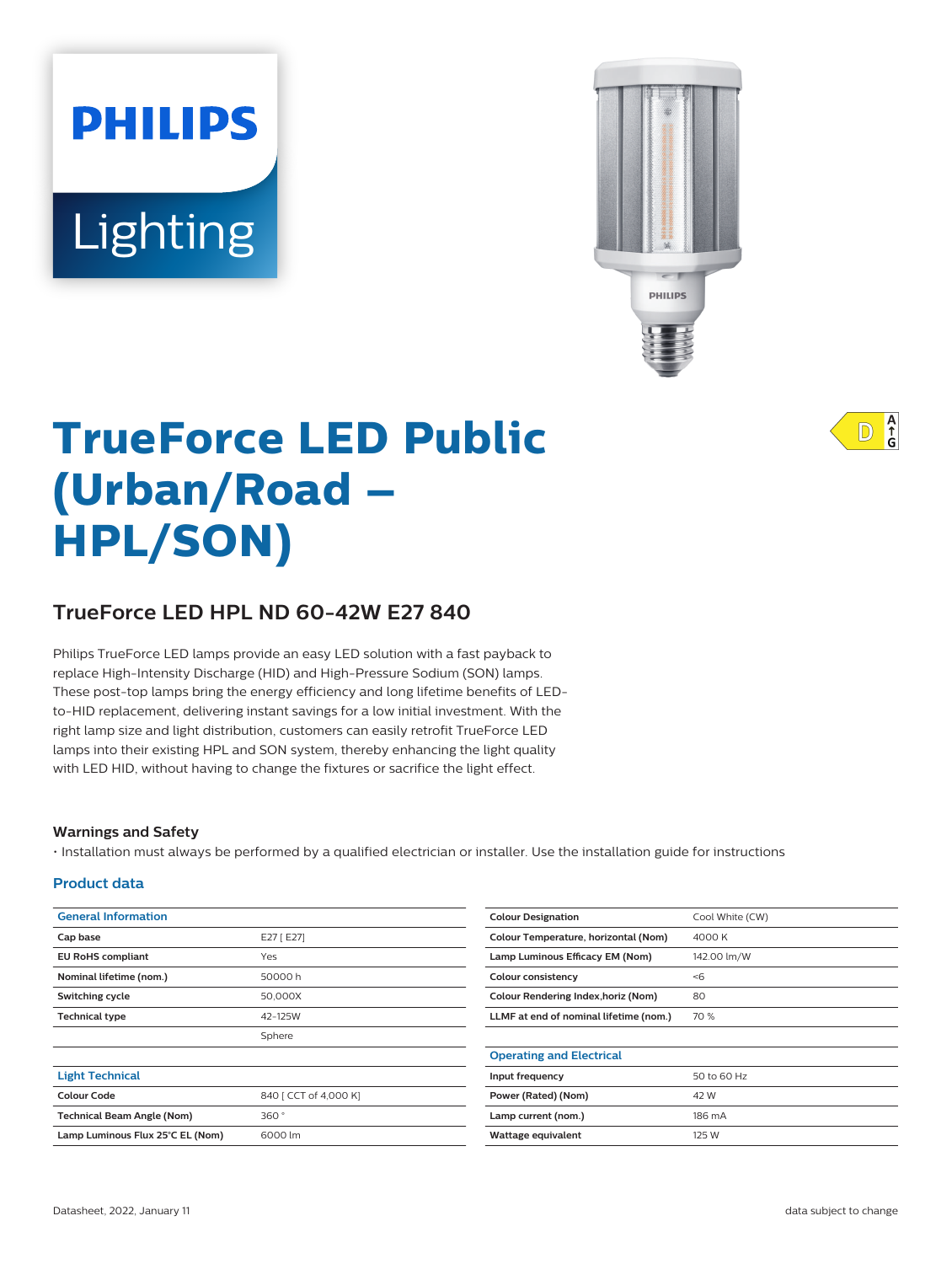# **TrueForce LED Public (Urban/Road – HPL/SON)**

| Starting time (nom.)             | 0.45s     |
|----------------------------------|-----------|
| Warm-up time to 60% light (nom.) | 0.45 s    |
| Power factor (nom.)              | 0.95      |
| Voltage (Nom)                    | 220-240 V |
|                                  |           |
| <b>Temperature</b>               |           |
| T-Case maximum (nom.)            | 90 °C     |
|                                  |           |
| <b>Controls and Dimming</b>      |           |
| Dimmable                         | No        |
|                                  |           |
| <b>Mechanical and Housing</b>    |           |
| <b>Lamp Finish</b>               | Clear     |
| <b>Bulb shape</b>                | Others    |
|                                  |           |
| <b>Approval and Application</b>  |           |
| <b>Energy Efficiency Class</b>   | D         |

| Energy consumption kWh/1,000 hours | 42 kWh                              |  |
|------------------------------------|-------------------------------------|--|
|                                    | 403604                              |  |
|                                    |                                     |  |
| <b>Product Data</b>                |                                     |  |
| Full product code                  | 871869963824500                     |  |
| Order product name                 | TrueForce LED HPL ND 60-42W E27 840 |  |
| EAN/UPC - product                  | 8718699638245                       |  |
| Order code                         | 929002006602                        |  |
| SAP numerator - quantity per pack  | 1                                   |  |
| Numerator - packs per outer box    | 6                                   |  |
| <b>SAP</b> material                | 929002006602                        |  |
| SAP net weight (piece)             | $0.365$ kg                          |  |

#### **Dimensional drawing**



**TrueForce LED HPL ND 60-42W E27 840**

#### **Photometric data**







#### **LEDTrueForce E27**

**LEDTrueForce E27**